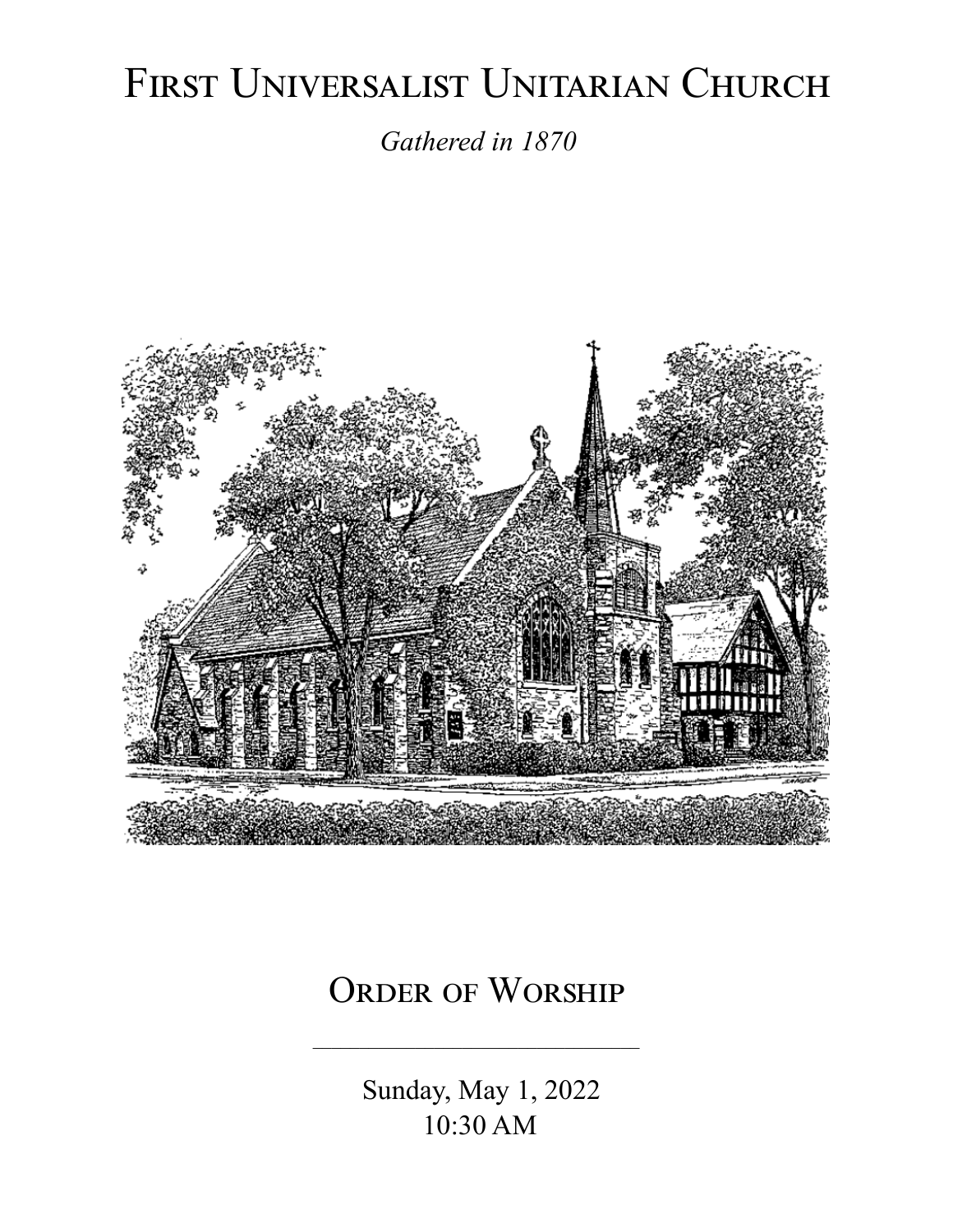# Order of Worship

#### **BELLCHIME**

#### **PRELUDE**

"Butterflies Are Free" *Dennis Alexander*

#### WELCOME AND ANNOUNCEMENTS

#### Lighting of the Chalice

**We light this chalice for the light of truth, the warmth of love, and the fire of commitment. We light this symbol of our faith as we gather together.**

\*Gathering Hymn No. 146 "Soon the Day Will Arrive"

\*Affirmation

**Love is the doctrine of this church: The quest of truth is its sacrament, And service is its prayer. To dwell together in peace, To seek knowledge in freedom, To serve human need, To the end that all souls shall grow into harmony with the Divine— Thus do we covenant with each other.**

\*Doxology

**From all that dwell below the skies Let songs of hope and faith arise; Let peace, good will on earth be sung Through every land, by every tongue.**

Story for All Ages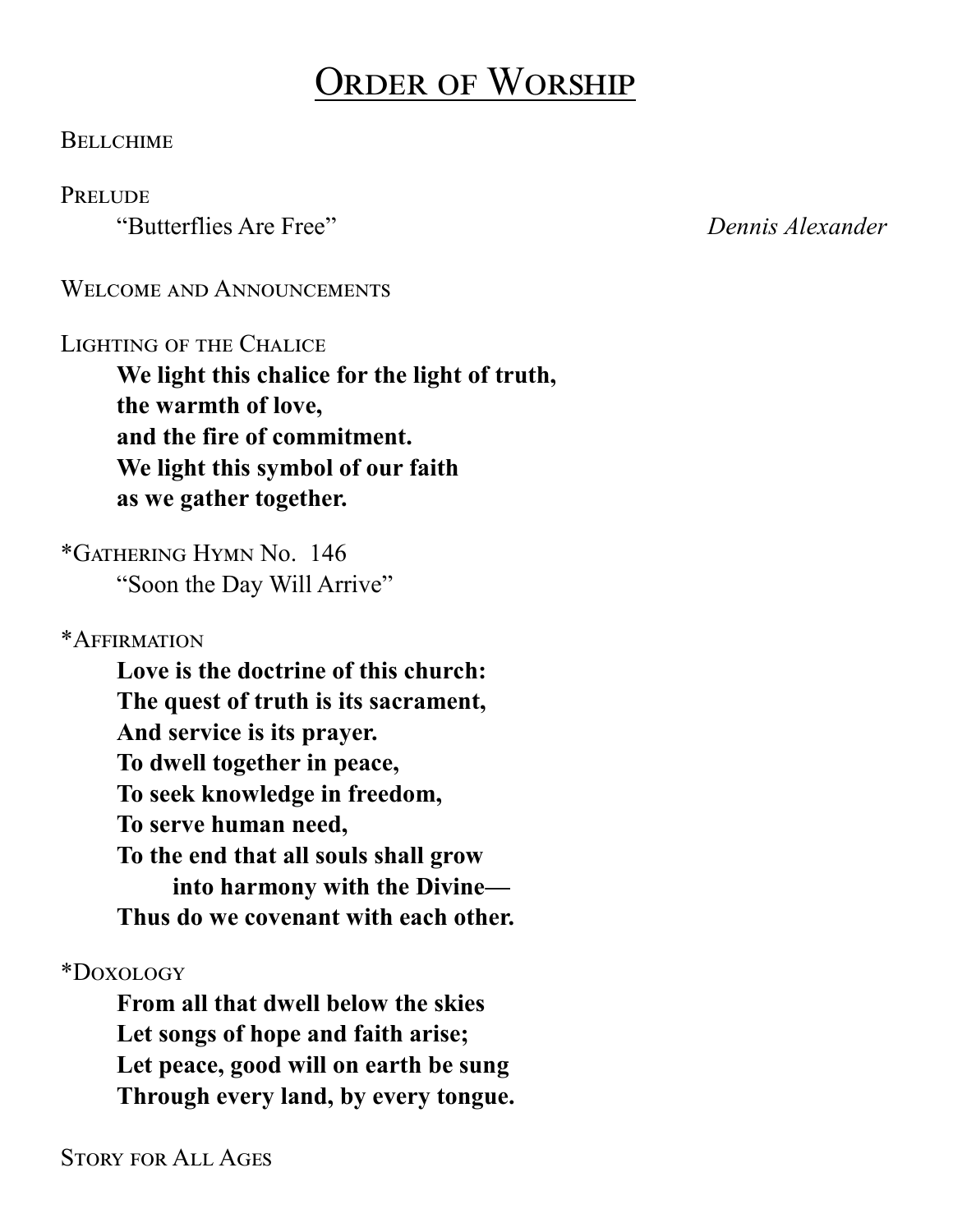| <b>CHILDREN'S SONG</b>                                                       | Juliana Nord                          |
|------------------------------------------------------------------------------|---------------------------------------|
| May peace surround you,                                                      |                                       |
| May love surround you,                                                       |                                       |
| As you go, as you go,                                                        |                                       |
| As you go on your way. (Repeat)                                              |                                       |
|                                                                              |                                       |
| <b>OFFERTORY</b>                                                             |                                       |
| "Hope Remembers"                                                             | Paul A. Tate                          |
| <b>PRAYER AND SILENT MEDITATION</b>                                          |                                       |
| PRAYER HYMN No. 352 (sung by the congregation, seated)<br>"Find a Stillness" |                                       |
| <b>READING</b>                                                               |                                       |
| Excerpt from "To Survive Climate Catastrophe, Look to Queer and Disabled     |                                       |
| Folks"                                                                       | <i>Vanessa Raditz and Patty Berne</i> |
|                                                                              |                                       |
| <b>MUSIC MEDITATION</b>                                                      |                                       |
| "Gnoissienne No. 4"                                                          | Erik Satie                            |
|                                                                              |                                       |
| <b>SERMON</b>                                                                |                                       |
| "Beloved Community: A Sanctuary for All"                                     |                                       |
|                                                                              |                                       |
| CLOSING HYMN <i>(in program notes)</i>                                       |                                       |
| "Let There Be Peace on Earth"                                                |                                       |
| <b>BENEDICTION</b>                                                           |                                       |
| "The World is Too Beautiful"                                                 | Eric Williams                         |
|                                                                              |                                       |
|                                                                              |                                       |
| <b>POSTLUDE</b>                                                              |                                       |
| "May Day Carol"                                                              | English folksong, arr. Deems Taylor   |
|                                                                              |                                       |